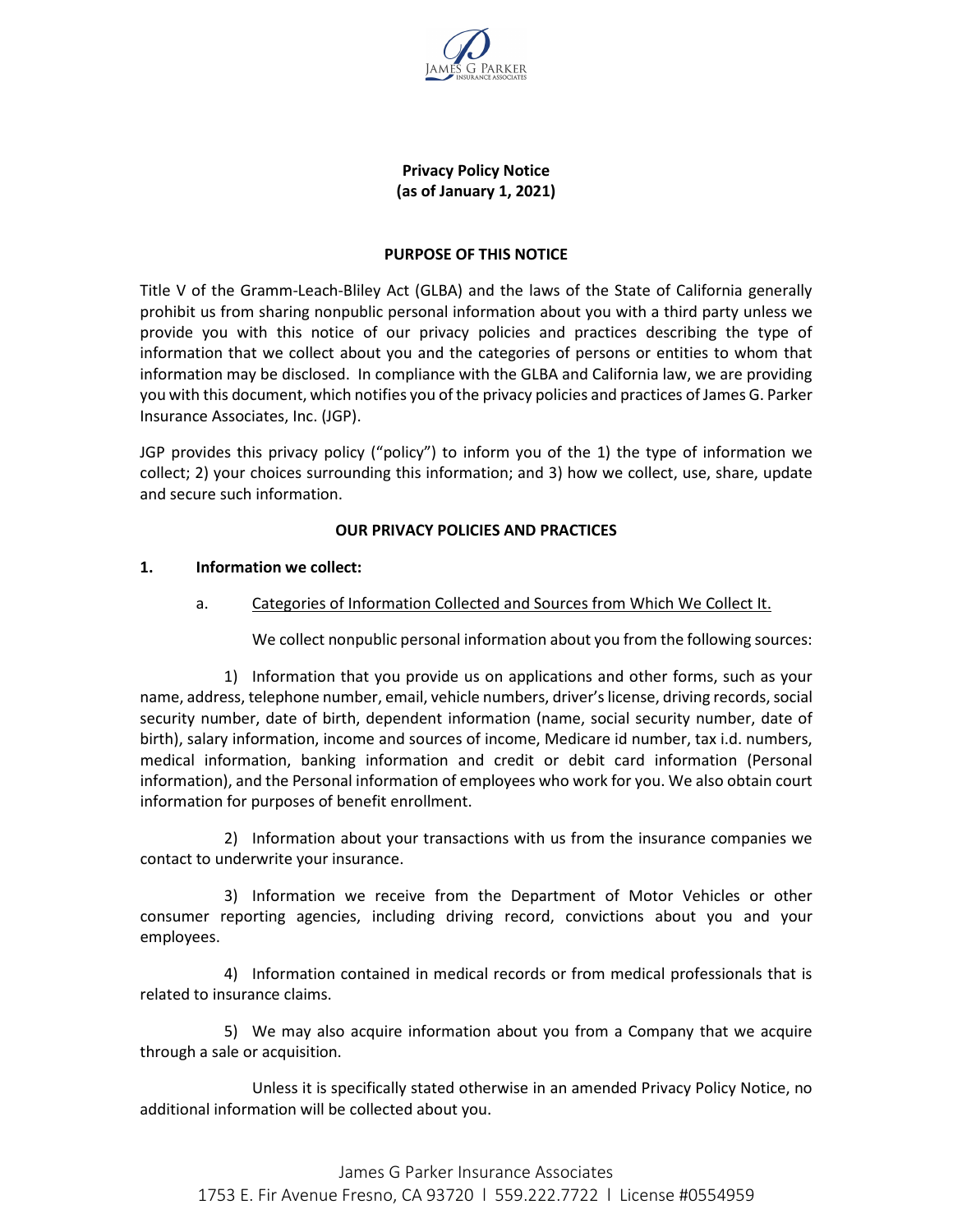

# b. Persons From Whom Information is Collected.

We may collect nonpublic personal information from individuals other than those proposed for coverage.

## **2. Information we may disclose to third parties:**

We do not disclose Personal Information about you to third parties whose only use of the information is to market a product or service. We also do not sell your information to third parties for money (see below for details). However, in the course of our general business practices, we may disclose the information that we collect (as described above) about you or others without your permission to the following types of institutions for the reasons described below:

a) To a third party for the sole purpose of joint marketing on our behalf.

b) To an insurance institution, or agent in order to detect or prevent criminal activity, fraud or misrepresentation in connection with an insurance transaction.

c) To an insurance institution, or agent for either this agency or the entity to whom we disclose the information to perform a function in connection with an insurance transaction involving you.

d) To a medical care institution or medical professional in order to verify coverage or benefits, inform you of a medical issue of which you may not be aware, or conduct an audit that would enable us to verify treatment.

e) To the California Department of Insurance or other insurance regulatory authority, law enforcement, or other governmental authority in order to protect our interest in preventing or prosecuting fraud, or if we believe that you have conducted illegal activities.

f) To a group policyholder for the purpose of reporting claims experience or conducting an audit of our operations or services.

# **3. Your right to access and amend your "Personal Information":**

Your right to access the Personal Information that we record about you. Your right includes the right to know the source of the information and the identity of the persons, institutions or types of institutions to whom we have disclosed such information within 2 years prior to your request. Your right includes the right to view such information and copy it in person, or request that a copy of it be sent to you by mail (for which we may charge you a reasonable fee to cover our costs). Your right also includes the right to request corrections, amendments or deletions of any information that is in our possession. The procedures that you must follow to request access to or an amendment of your information are as follows:

#### 4. California Consumer Privacy Act. (CCPA)

California residents have certain additional rights regarding our collection, use, disclosure, or sale of your Personal Information:

1) You may request a copy of the following: (1) the categories of Personal Information we collected about you in (at least) the last 12 months; (2) the categories of sources from which the Personal Information is collected; (3) the business or commercial purpose for collecting or selling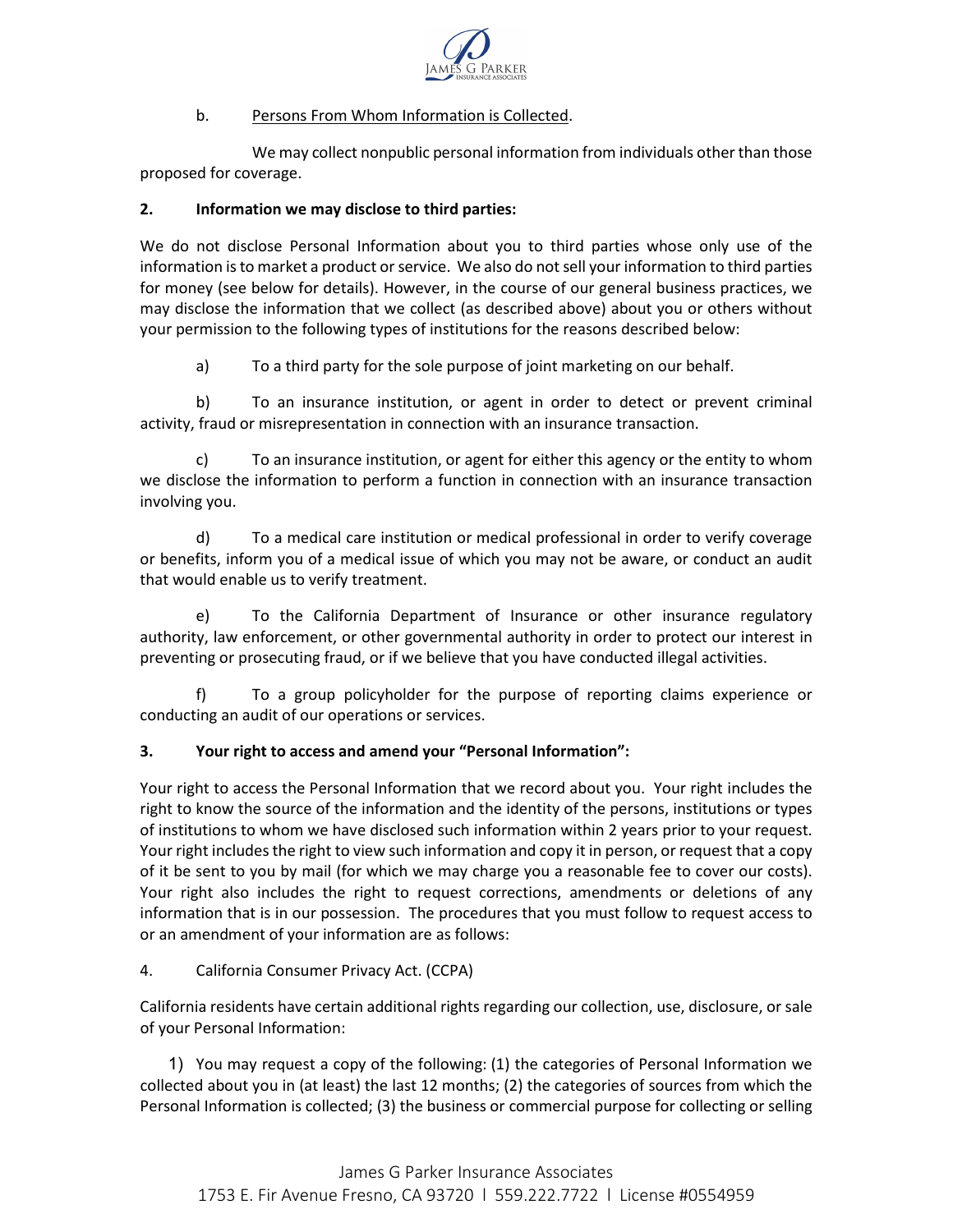

(if applicable) the Personal Information; (4) the categories of third parties with whom we shared Personal Information in (at least) the last 12 months (if applicable), and the categories of Personal Information shared; and (5) the specific pieces of your Personal Information that we have collected, used, disclosed, or sold.

2) You may request that we (and our service providers) delete your Personal Information. Note that deletion requests are subject to certain limitations, for example, we may retain Personal Information as permitted by law, such as for tax or other record keeping purposes, to maintain an active account, to process transactions and facilitate customer requests, and for certain other internal business purposes described in our Privacy Policy.

To request a copy of Personal Information we have collected about you, or to request that the your information be deleted, please submit your request here: **[Privacy Request](https://privacyportal-cdn.onetrust.com/dsarwebform/2ba4c98a-9bac-403d-a54c-fec8af5651b6/9dbab477-f877-47e6-8626-a6408b654aeb.html)** or by contacting us at the address and email address below. Please note that you will be taken to our external request submissions portal by clicking "Privacy Request" and providing your name, email and state of residence. You may authorize another person (your "agent") to submit a request on your behalf the same way. Shortly after you (or your agent) submit a request, we will check our records for matching information and contact you (via email at the email address provided during submission of your request) with instructions on how to verify the request before we fulfill it. We will aim to complete your requests as soon as reasonably practicable and consistent with any applicable laws. Please note that by submitting a deletion request, you are not requesting to close a customer account (if you have one). You can close an account by calling us at 559.222.7722, and can opt out of email or marketing lists as provided in our Privacy Policy.

To obtain access to your information: You should submit a request in writing to James G. Parker Insurance Associates, Inc., 1753 E Fir Avenue, Fresno, CA 93720 or email us at privacy@jgparker.com. The request should include your name, address, social security number, telephone number, and the recorded information to which you would like access. The request should state whether you would like access in person or a copy of the information sent to you by mail. Upon receipt of your request, we will contact you within 30 business days to arrange access in person or provide you with copies that you have requested.

To correct, amend, or delete any of your information: You should submit a request in writing to James G. Parker Insurance Associates, Inc., 1753 E Fir Avenue, Fresno, CA 93720, or email us at privacy@jgparker.com. The request should include your name, address, social security number, telephone number, email address, the specific information in dispute, and the identity of the document or record that contains the disputed information. Upon receipt of your request, we will contact you within 30 business days to notify you either that we have made the correction, amendment or deletion, or that we refuse to do so and the reasons for the refusal, which you will have the opportunity to challenge.

#### **5. Our practices regarding information confidentiality and security:**

We restrict access to nonpublic personal information about you to those employees who need to know that information in order to provide products or services to you. We use a variety of security measures to help protect personal information we maintain. While no company can guarantee the security of your information, we use physical, administrative, and technical controls consistent with insurance industry practices to mitigate such risks and comply with state and federal law.